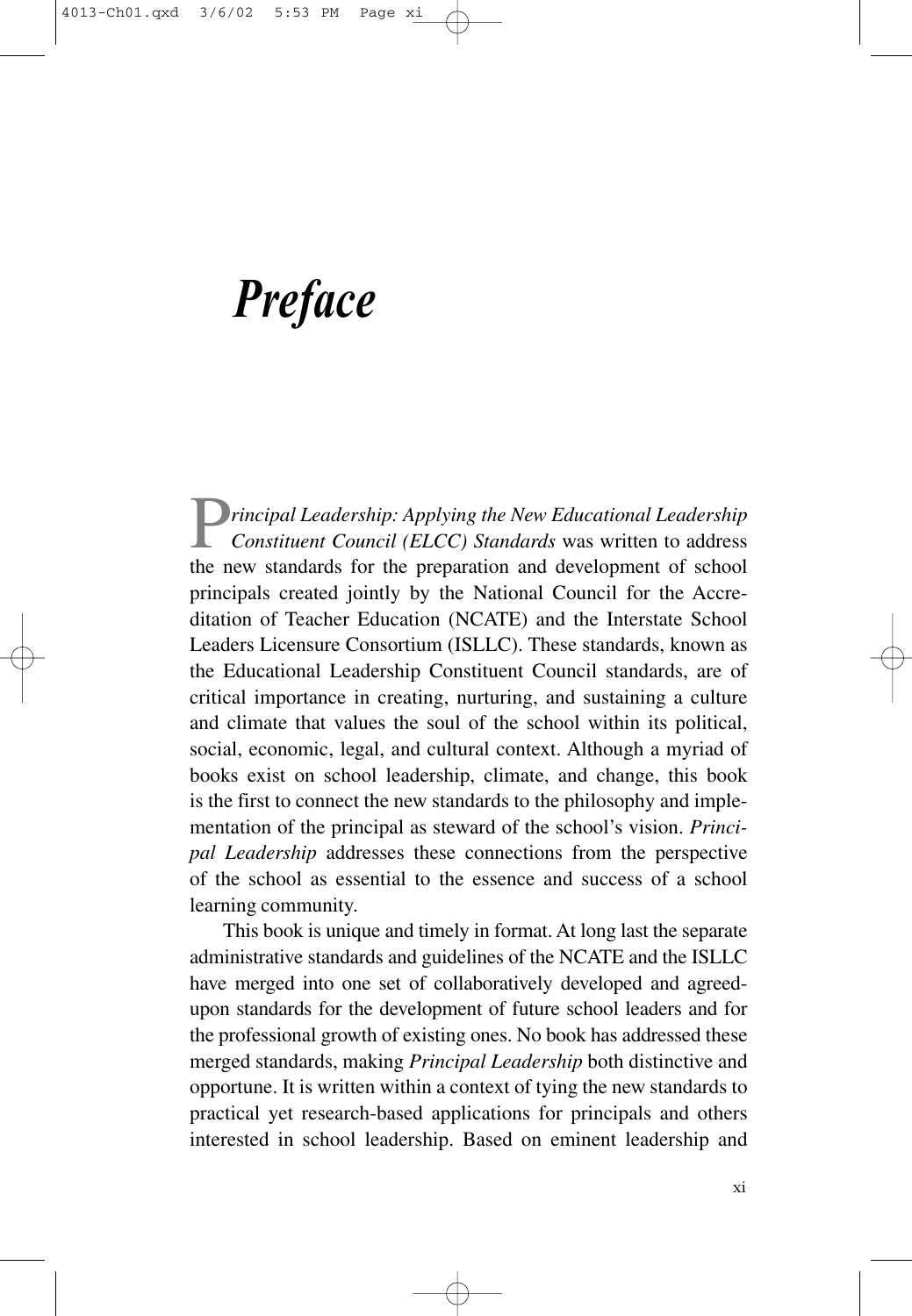## xii PRINCIPAL LEADERSHIP

management theory and research, *Principal Leadership* is written in an informative manner, yet it is also practical, readable, interesting, insightful, and inspiring. Future administrators may use it as a text for university coursework in school leadership. Current administrators can use it for individual or group reflective professional development.

*Principal Leadership* addresses both a global, proactive philosophy of school leadership as provided in the ELCC standards and specific treatment of the components within each standard. This is done through discussion, case studies, reflective questions and activities, and "The Ultimate Application" for individual or groups engaged in professional development opportunities. It is appropriate for preservice and current principals, assistant principals, deans of instruction, instructional supervisors, educational and other professional associations, and anyone interested in the development and nurturance of the school community. The text is divided into three sections. The first section is introductory in nature. The second focuses on each of the seven ELCC standards. The final section pulls all the components together and draws conclusions. A selection of additional readings for each standard is provided for supplementary conceptual purposes.

*Principal Leadership* is a must-read for those preparing for school leadership positions as well as for practitioners seeking to stretch beyond their comfort zones in our changing world. It provides a framework of the standards and tools necessary to facilitate school leaders' work with students, teachers, families, and communities in a collaborative partnership. If you are ready to make this commitment—knowing it will require hard work, focus, and persistence—read on. This is the book for you!

## **ACKNOWLEDGMENTS**

During the final days of writing this book, terrorists attacked the United States, our freedom, and our way of life. All of America was shocked by this blatant and violent attempt to harm us. But the attack spawned renewed vision and purpose as all Americans came together in a shared sense of purpose and patriotism. Other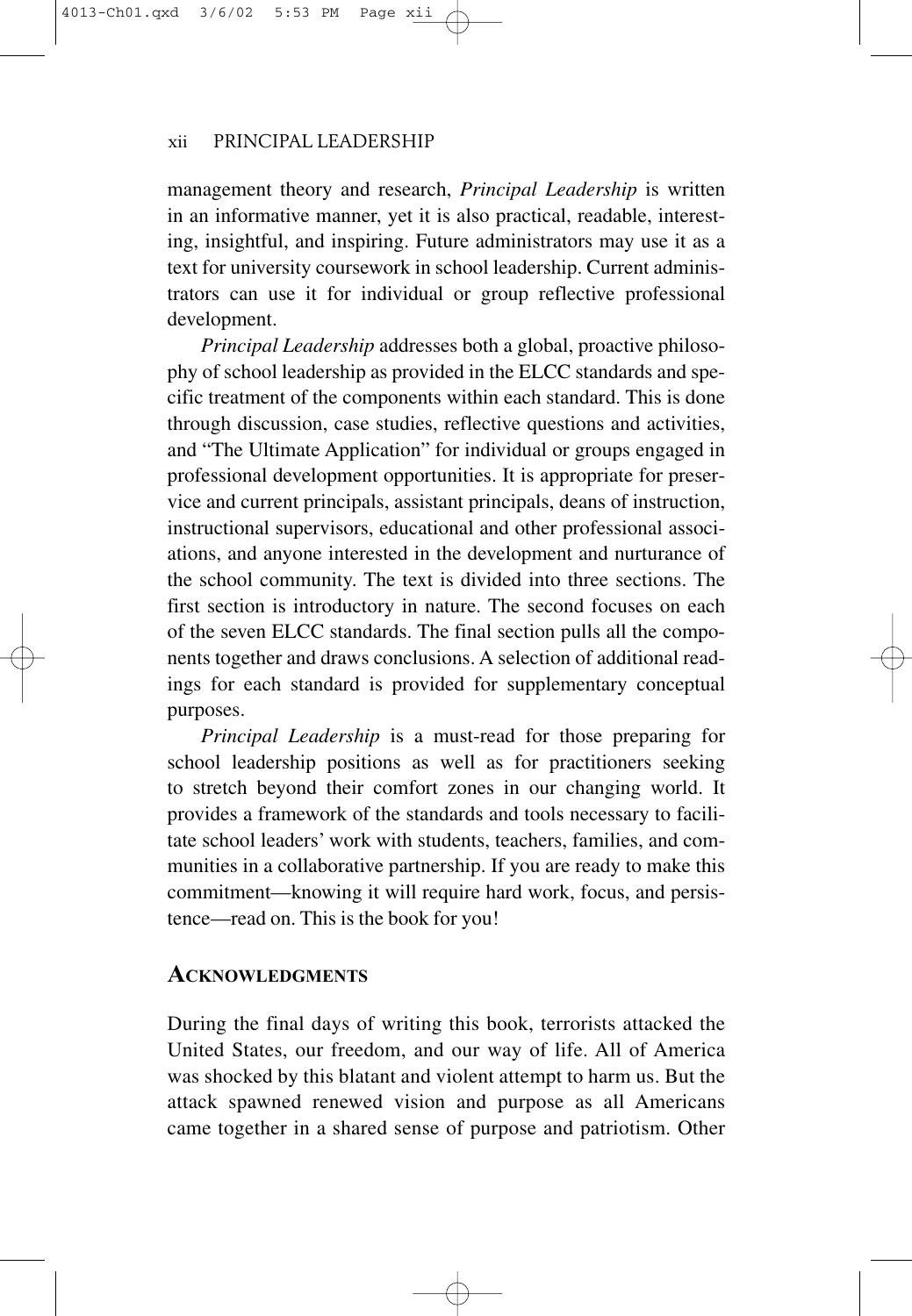societal issues have become blurred as we speak with a single, united voice.

As educators we, too, must develop this sense of urgency and passion as we speak with one voice for the needs of children and their families. This book provides a framework of the newly developed Educational Leadership Constituent Council standards for the preparation and development of school leaders. It provides a tool to use our unified voice to meet specific standards and goals. This is something we have needed for a long time.

Many important people in my life have been instrumental in facilitating both the development of the standards and the writing of this book. Although I cannot possibly acknowledge them all, there are some individuals whom I must recognize. As always, my family has been wonderful, working to spare me from as many interruptions as possible so I could focus and write. Thank you, Greg, Mother, Brandon, Brittani, and Brooke. In particular I thank Brittani for her conscientious editing, knowing she offered her time when she would rather have been doing almost anything else. Without her, I could not possibly have completed this work on time. Thank you, sweetie! You are our wonderful gift.

Thank you to Honor Fede, Folio Coordinator for the Educational Leadership Constituent Council, for her assistance in preparing this manuscript. In addition to being one of the nicest people in the world, Honor is always helpful to the developers of programs undergoing review as well as to individuals seeking information. Thank you, Honor, for being the committed professional that you are, for being so knowledgeable, and for being so kind to everyone.

Thank you to the University of Texas at Arlington and particularly to my dean, Dr. Jeanne M. Gerlach, for supporting and encouraging me in every facet of my writing. Thank you for encouraging me always to go beyond any limits in pursuing excellence.

Thank you to Dr. John R. Hoyle, my mentor and friend, for believing and expecting the best in me and then showing how proud of me he is. John, you will never know how much it means to my life to make you proud.

I don't know what I would have done or could ever do without my true and sincere friend, Dr. Linda Norman Townzen. Thank you,